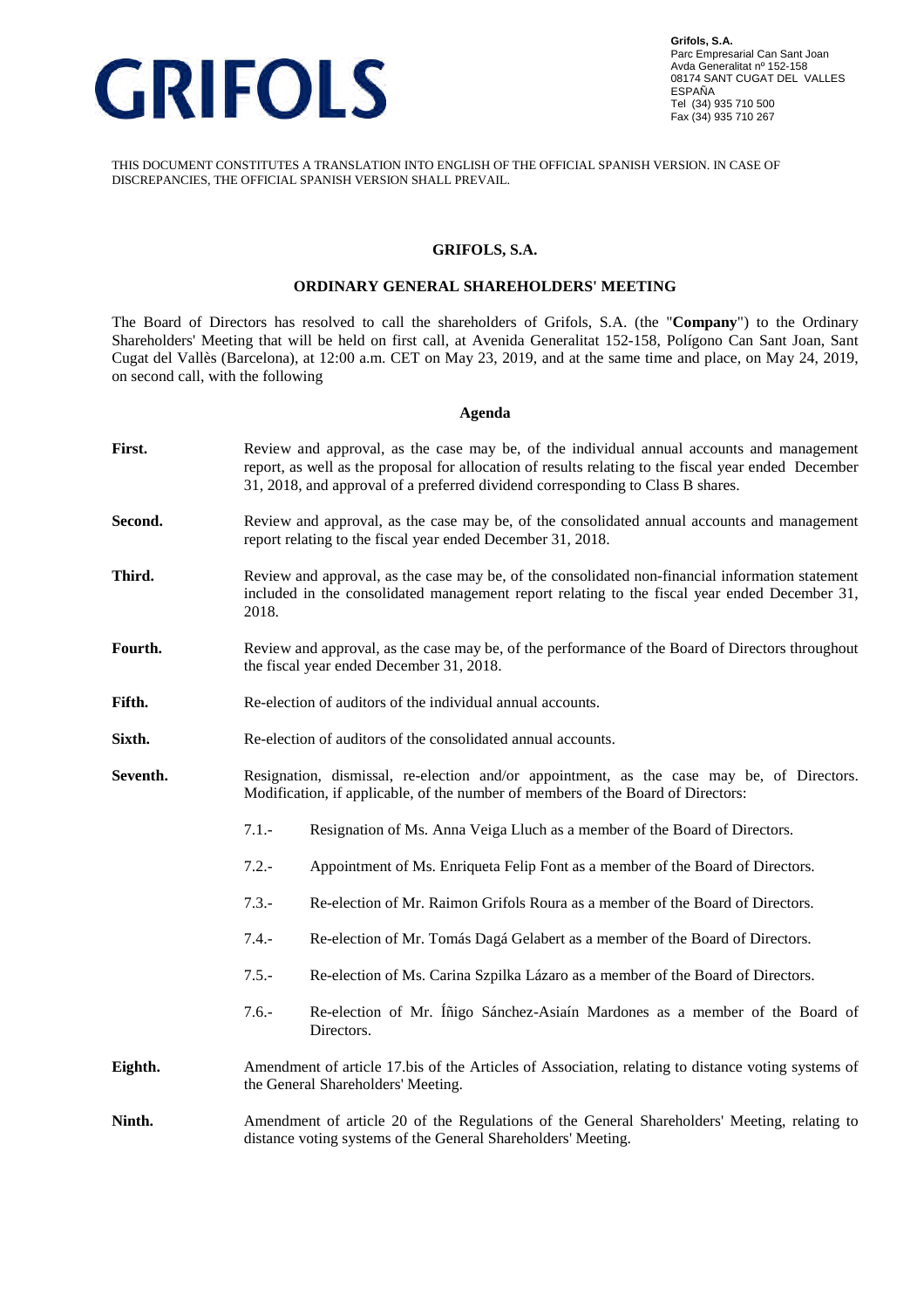| Tenth.      | Information on the amendment of the Internal Regulations of the Company's Board of Directors,<br>pursuant to article 528 of the Capital Companies Act. |  |  |
|-------------|--------------------------------------------------------------------------------------------------------------------------------------------------------|--|--|
| Eleventh.   | Consultative vote on the Annual Remuneration Report.                                                                                                   |  |  |
| Twelfth.    | Granting of authorities to formalize and execute the resolutions passed by the General Meeting.                                                        |  |  |
| Thirteenth. | Informative presentation on AMBAR (Alzheimer Management by Albumin Replacement) clinical<br>trial.                                                     |  |  |

It is stated that, pursuant to the provisions of the Company's Articles of Association, only the shareholders who hold Class A shares will have the right to vote on the items included in the agenda.

### **Supplement to the call and filing of new resolution proposals**

Pursuant to the provisions of article 519 of the Capital Companies Act (*Ley de Sociedades de Capital)*, shareholders representing at least three percent of the share capital may request the publication of a supplement to this call, including one or more items on the agenda, and filing well-founded resolution proposals on matters already included or that should be included on the agenda, provided that the new items are duly justified or accompanied, as appropriate, by a substantiated resolution proposal. This right may be exercised by means of a verifiable notice that must be received at the registered office of the Company, within five days following the publication of this notice of call or, as the case may be, of the supplement to the call. Such notice must provide evidence of the identity of the shareholders exercising such right and the number of shares they currently hold, as well as the items that, as the case may be, should be included on the agenda, and must be accompanied by all relevant documents.

### **Right to information**

As from the date hereof, any shareholder will have the right to examine at the registered office of the Company (calle Jesús y María, 6, 08022 Barcelona), to look up on the corporate web page (www.grifols.com), and to obtain on request the immediate delivery of the following documents, free of charge:

- (i) Proposed resolutions corresponding to each of the items included on the agenda of the General Shareholders' Meeting;
- (ii) The Company's individual and consolidated annual accounts for the fiscal year ended on December 31, 2018, together with the corresponding management and audit reports (the consolidated management report includes the consolidated non-financial information statement with the corresponding verification report);
- (iii) The annual corporate governance report for the fiscal year ended on December 31, 2018;
- (iv) The annual report on the Board Members' remuneration;
- (v) Professional profile and biography of the directors whose appointment and re-election is proposed to the General Shareholders' Meeting;
- (vi) The relevant reports issued by the Appointments and Remunerations Committee and the Board of Directors concerning the proposals for the appointment and re-election of directors referred to in the seventh item of the agenda;
- (vii) Complete text of the amendment of the Company's Articles of Association and the relevant directors' report justifying such proposal referred to in the eighth item of the agenda;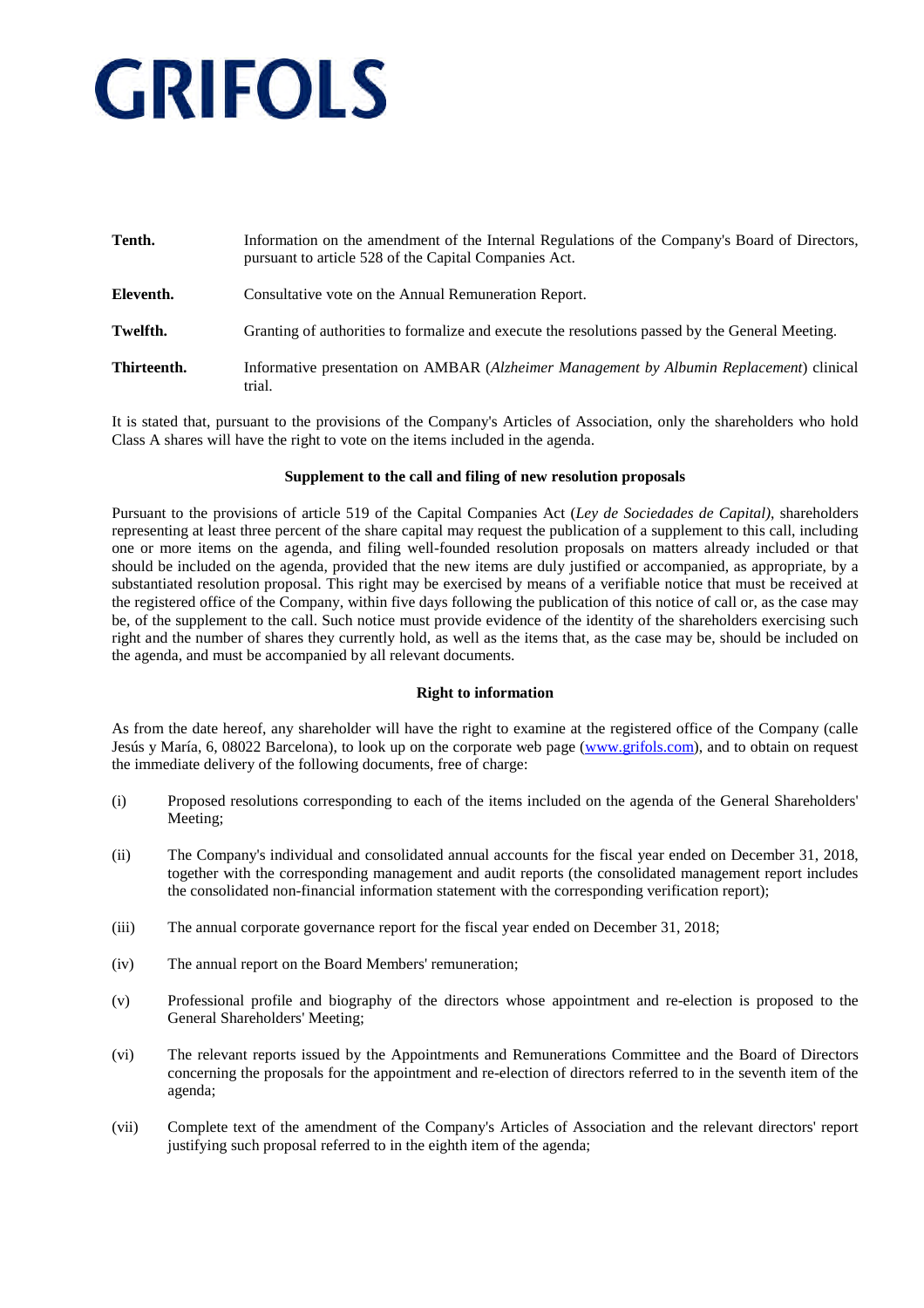- (viii) Complete text of the amendment to the Regulations of the General Shareholders' Meeting and the relevant report justifying such proposal referred to in the ninth item of the agenda;
- (ix) Complete text of the amendment to the Internal Regulations of the Company's Board of Directors referred to in the tenth item of the agenda; and
- (x) Total number of shares and voting rights on the date on which the General Shareholders' Meeting is called.

Furthermore, the following reports will be published on the Company's corporate web page:

- (i) Reports on the functioning of the Audit Committee and the Appointments and Remunerations Committee corresponding to year 2018;
- (ii) Report on the related party transactions corresponding to year 2018 issued by the Audit Committee; and
- (iii) Report on the independence of the Company's external auditors issued by the Audit Committee.

Additionally, the shareholders can find in the following link: https://www.grifols.com/en/ambar the information related to the AMBAR (*Alzheimer Management by Albumin Replacement*) clinical trial on which a presentation will be made to the shareholders under item thirteenth of the agenda of the General Shareholders' Meeting.

Additionally, pursuant to the provisions of articles 197, 272 and 520 of the Capital Companies Act (*Ley de Sociedades de Capital*), article 39 of the Regulations of the Board of Directors and article 9 of the Regulations of the General Shareholders' Meeting, the shareholders may request in writing that the Board of Directors, from the date of the publication of the notice of the call until the fifth day before the date when the General Shareholders' Meeting is to be held, or verbally while the meeting is being held, provide any information and clarifications that they may deem necessary, or raise any questions that they deem pertinent regarding the items included in the agenda. Furthermore, shareholders may request, within the same deadline and in the same form, any information or clarifications or raise any questions concerning the information accessible to the general public that has been provided by the Company to the National Securities Market Commission (*Comisión Nacional del Mercado de Valores*) since the last General Shareholders' Meeting (May 25, 2018) and concerning the auditor's report.

### **Shareholders' Electronic Forum**

Pursuant to the provisions of article 539 of the Capital Companies Act (*Ley de Sociedades de Capital)*, on occasion of the call of the General Shareholders' Meeting and until 8:30 a.m. CET of the same day it is held on first call, the Company has enabled the Shareholders' Electronic Forum on the Company's corporate web page (www.grifols.com). The operating rules and the form that the shareholders must fill in in order to participate in said Forum are available on the Company's corporate web page.

### **Right to attend**

All shareholders will have the right to attend the General Shareholders' Meeting of the Company, provided that their shares are registered under their name in the corresponding accounting registry at least five days prior to the day on which the General Shareholders' Meeting is to be held.

In order to exercise the right to attend, the shareholder must have the relevant attendance card issued for such purposes by the entities responsible for the accounting registry.

Any shareholder having the right to attend may be represented by another person, even if such person is not a shareholder. The representation shall be conferred on a special basis for this specific General Shareholders' Meeting, in writing or via any distance means of communication as set forth below.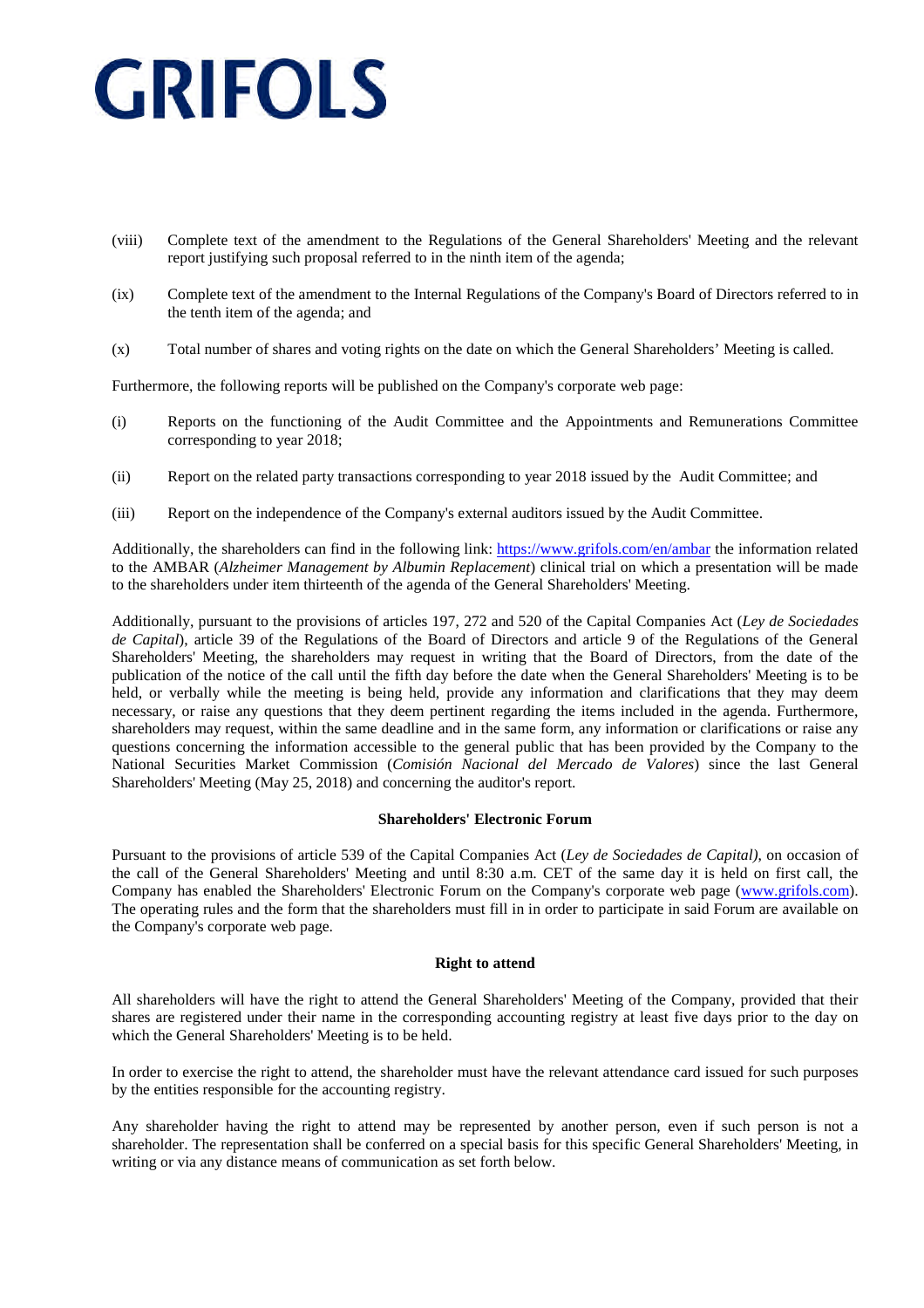## **Vote and distance voting**

Shareholders may cast their vote regarding the proposals included on the agenda through the following distance means of communication:

- (a) by means of postal correspondence, by sending the attendance, delegation and distance voting card, duly signed and with an indication of the direction of their vote, to the following address: Grifols, S.A. (re: General Shareholders' Meeting), calle Jesús y María, 6, 08022, Barcelona, Spain; and
- (b) by means of electronic communication, through the Company's corporate web page (www.grifols.com), provided that the security of the electronic communication is ensured, and the electronic document through which the vote is casted includes a recognized electronic signature, pursuant to the provisions of the Electronic Signature Act (*Ley de Firma Electrónica*), or is considered valid by the Board of Directors as it fulfils the adequate guarantees on authenticity and identity of the voting shareholder.

Likewise, the shareholders may confer their representation, specifically for this General Shareholders' Meeting, by the following distance means of communication:

- (a) by means of postal correspondence, by sending the relevant attendance card duly signed, including name and identity card of the shareholder being represented, to the following address: Grifols, S.A. (re: General Shareholders' Meeting), calle Jesús y María, 6, 08022, Barcelona, Spain; and
- (b) by means of electronic communication, through the Company's corporate web page (www.grifols.com), provided that the security of electronic communications is ensured and that the electronic document through which the representation is formalized includes a recognized electronic signature, pursuant to the provisions of the Electronic Signature Act (*Ley de Firma Electrónica*), or is considered valid by the Board of Directors as it fulfils the guarantees on authenticity and identity of the voting shareholder conferring their representation.

The shareholders who confer their representation by means of distance communication must notify the appointed proxy of the representation conferred. When the representation is conferred to a Board Member and/or the Secretary and/or Vice Secretary of the Company, such communication will be deemed to be made upon receipt by the Company of the distance delegation.

Distance delegations must be accepted by the proxy, not being able to join otherwise. For this purpose, all distance delegations in favour of individuals different than the Company's Board Members and/or Secretary and/or Vice Secretary must be printed out, signed and submitted by the proxies, together with an identity document, to the personnel in charge of the shareholders' registry on the date and place where the meeting is to be held, within the hour immediately prior to its scheduled start.

Moreover, the delegation card duly completed and signed may also be submitted by the proxy physically attending the Meeting, together with an identity document, to the personnel in charge of the shareholders' registry, on the date and place where the General Shareholders' Meeting is to be held, within the hour immediately preceding its scheduled start.

In order to be valid, both the vote and the distance delegation must be received by the Company at least five (5) days prior to the date set for the General Shareholders' Meeting.

The Company reserves the right to modify, suspend, cancel or restrict the mechanisms for electronic voting and delegation for technical or security reasons. The Company further reserves the right to request such additional identification from the shareholders as may be deemed convenient in order to ensure the identity of those attending the meeting, the authenticity of the vote or the delegation and, in general, the legal certainty of the General Shareholders' Meeting being held.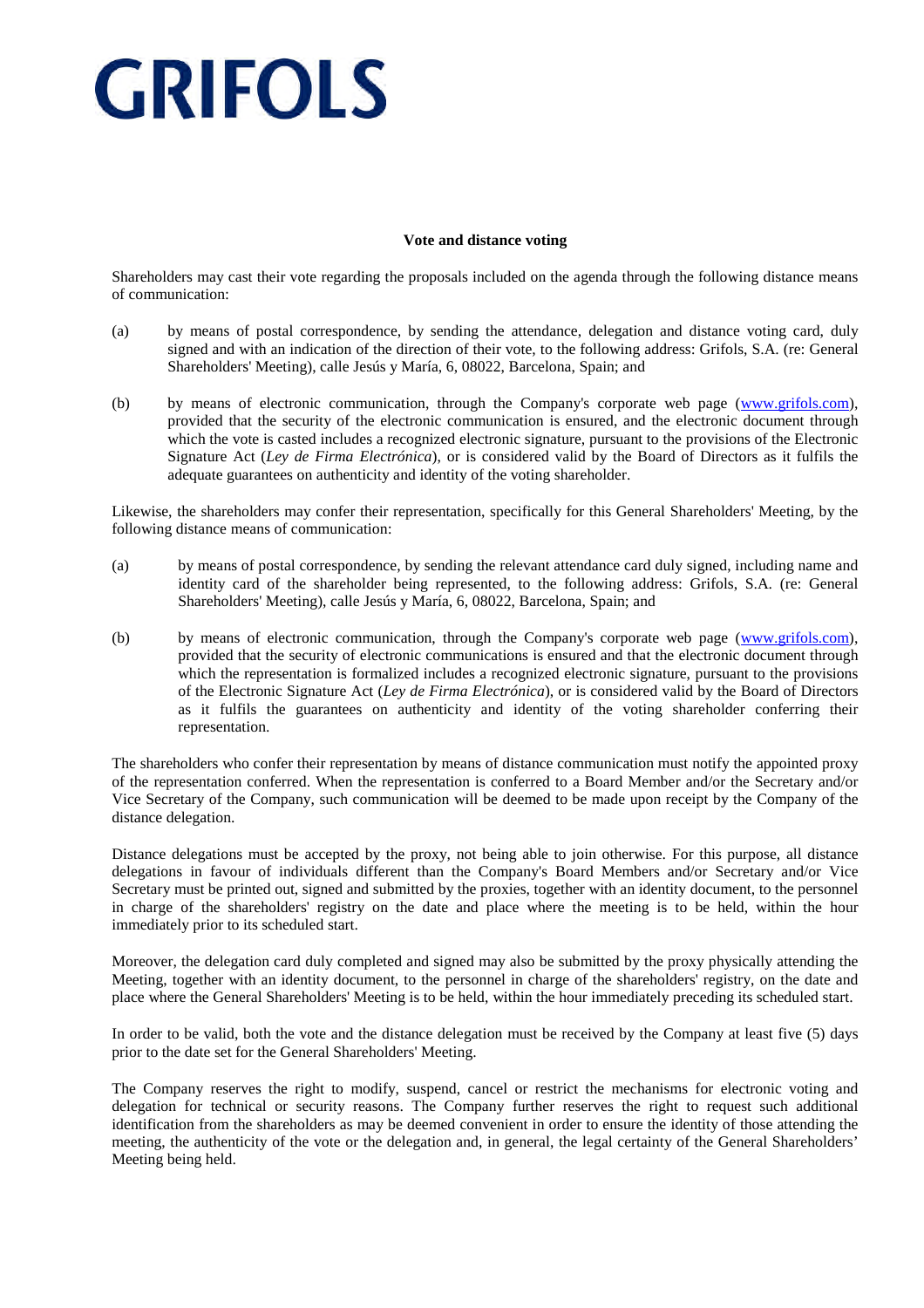The Company will not be liable for damages that may be caused to shareholders due to the lack of availability and effective operation of its corporate web page and of the services or contents provided through such page as a result of any failure, overload, line failure, connection fault or similar events not attributable to the Company that may impede the use of the electronic voting or delegation systems.

Computer applications for casting the vote and the delegation through electronic means will be operative from May 9, 2019 at 00:00:01 hours CET until May 17, 2019 at 23:59:59 hours CET.

### **Participation of a Notary at the Meeting**

The Board of Directors has resolved to request the presence of a Notary in order to draw up the minutes of the General Shareholders' Meeting, pursuant to the provisions of article 203 of the Capital Companies Act (*Ley de Sociedades de Capital*).

### **Personal Data**

According to the applicable data protection laws, the shareholders are hereby informed that any personal data provided by them to the Company for the purposes of exercising their rights of information, participation in the Shareholders' Electronic Forum, attendance, representation and vote in the General Shareholders' Meeting, or the personal data provided for such purposes both by banking entities or securities brokerages and dealers at which such shareholders have placed their shares in custody and the entity legally qualified to record book entries (Sociedad de Gestión de los Sistemas de Registro, Compensación y Liquidación de Valores, S.A.U. – Iberclear) shall be processed by the Company, as data controller, with the aim to manage the development, compliance and control of the existing shareholding structure, as well as the call, holding, attendance and development of the General Shareholders' Meeting.

Banking entities, securities brokerages and dealers, and Iberclear may provide the Company with the list of shareholders containing the following personal data: first and last name, personal identification or passport number and address. Furthermore, the shareholders represented at the General Shareholders' Meeting may provide the Company with the first and last name, personal identification and passport number of their representatives, unless the designated representatives are the Directors, the Secretary and/or Vice Secretary of the Company. The submission of personal data to the Company will strictly comply with the relevant applicable laws.

The legal basis for the processing of personal data described here above is the appropriate execution of the relationship with shareholders. The personal data shall be kept for as long as it will be necessary for the Company to comply with its legal duties, or for as long as liabilities may arise from the relationship with the shareholder. Shareholders' personal data and, as the case may be, of their representatives, will not be communicated to third parties unless it is required to comply with a legal mandate.

The shareholders or, if applicable, their representatives, may with respect to their own data and in the terms set forth in the law:

- (a) Access them at the Company's files (right to access),
- (b) Request their amendment when they are inaccurate (right to rectification),
- (c) Request that they are not processed (right to object),
- (d) Request their erasure (right to erasure),
- (e) Request the restriction of processing when (i) accuracy of the personal data is contested by the data subject and this is being verified, (ii) the processing is unlawful and the data subject opposes the erasure of the personal data, and (iii) the Company no longer needs the personal data for the purposes of the processing, but